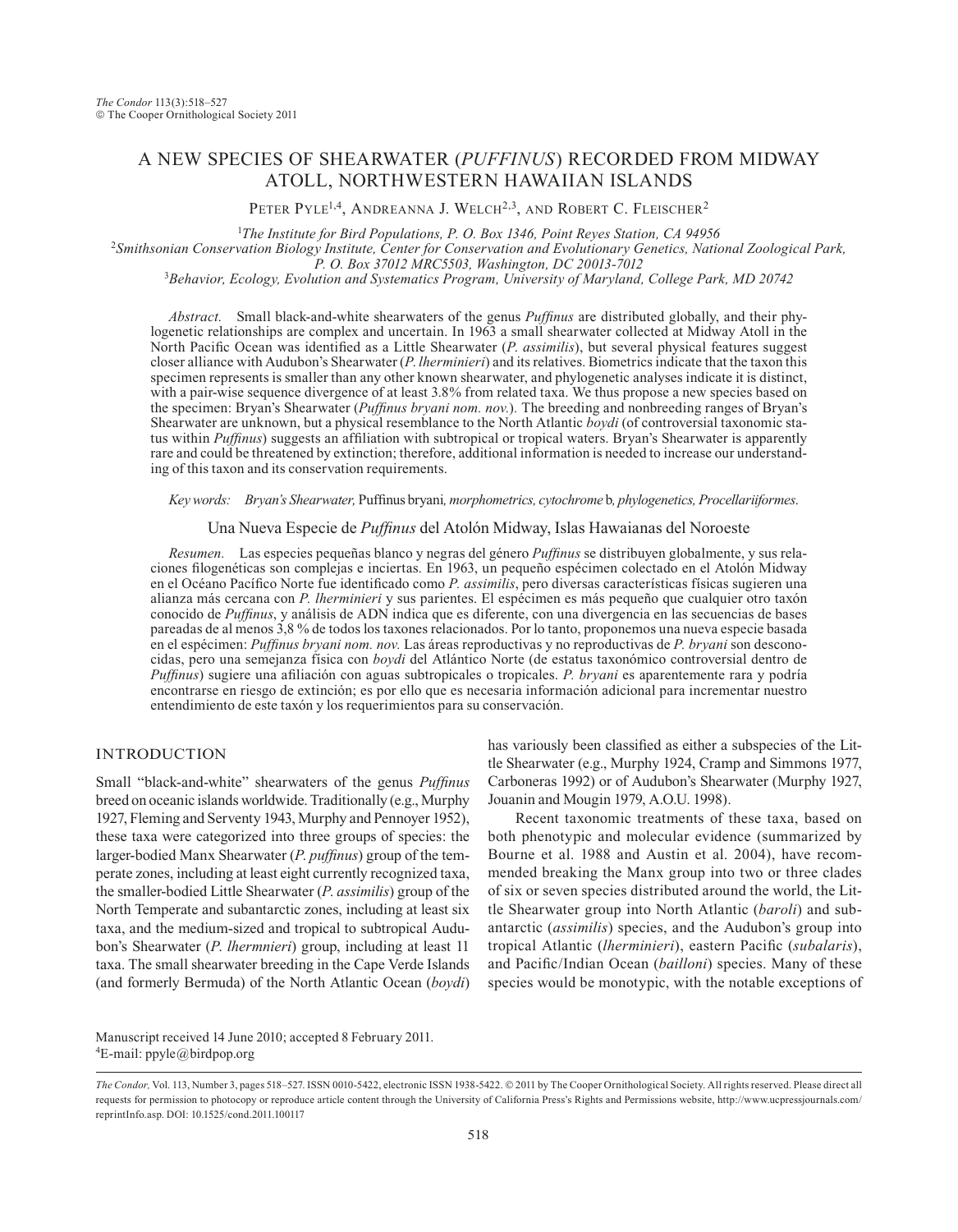*bailloni* (with up to eight subspecies) and *assimilis* (up to four subspecies). The placement of *boydi* remains controversial: Austin et al. (2004) considered it a subspecies of *lherminieri* (in the Audubon's group), Sangster et al. (2005) considered it a subspecies of *baroli* (Macaronesian Shearwater) in the Little Shearwater (*assimilis*) group, and Olson (2010) regarded it as a separate species. Another uncertain taxon, *myrtae* of Rapa Island in the Cook Islands, South Pacific Ocean, has traditionally been placed with the Little Shearwater group (Bourne 1959) but appears to be allied genetically with Newell's Shearwater (*P*. [*auricularis*] *newelli*) of the traditional Manx Shearwater group (Austin et al. 2004).

On 18 February 1963, A. B. Amerson Jr. discovered and collected a small shearwater in a burrow within a Bonin Petrel (*Pterodroma hypoleuca*) colony on Sand Island, Midway Atoll, in the north-central Pacific Ocean (Clapp and Woodward 1968). The specimen, collected during the Pacific Ocean Biological Survey, was prepared as a round skin, identified as a male by examination of the gonads, deposited in the U.S. National Museum of Natural History (USNM), Washington, D.C., and given specimen number USNM 492974 (Fig. 1). Presumably because of the shearwater's small size, Clapp and Woodward identified it as a Little Shearwater and reported it as the first record of this species for the Hawaiian Islands and for the North Pacific Ocean. Alexander Wetmore compared the specimen with those at the American Museum of Natural History, New York, and suggested that it most closely matched the nominate subspecies of the southwestern Pacific Ocean, although he noted that it appeared to have more white

on the undertail coverts than is typical of that subspecies (Clapp and Woodward 1968). Clapp and Woodward thus identified the specimen as "Little Shearwater *Puffinus assimilis* (*assimilis*?)."

While attempting to confirm the subspecies of this specimen, Pyle noticed that it had a longer tail and, contrary to Wetmore's observation, blacker undertail coverts than typical of the Little Shearwater. These features are more characteristic of the Audubon's Shearwater group, but cursory measurements of the specimen indicated that it was smaller than any other shearwater in the Pacific. We thus performed additional mensural and molecular analyses to investigate the taxonomic placement of this specimen from Midway.

# **METHODS**

# **MORPHOMETRICS**

In addition to the specimen collected on Midway, we examined ten additional taxa, representing those of the traditional Manx, Little, and Audubon's shearwater groups to which the Midway specimen may belong. We measured and evaluated the plumage of 166 museum specimens and compiled data from an additional 703 individuals of 11 taxa from the literature (see Table 1 for measurement criteria and sources).

### **GENETICS**

For genetic analysis, we sampled one toe pad from the Midway specimen and collected a tissue sample from one specimen of Newell's Shearwater. DNA was extracted via a standard



Figure 1. Lateral aspect of USNM 492974, collected 18 February 1963 on Sand Island, Midway Atoll.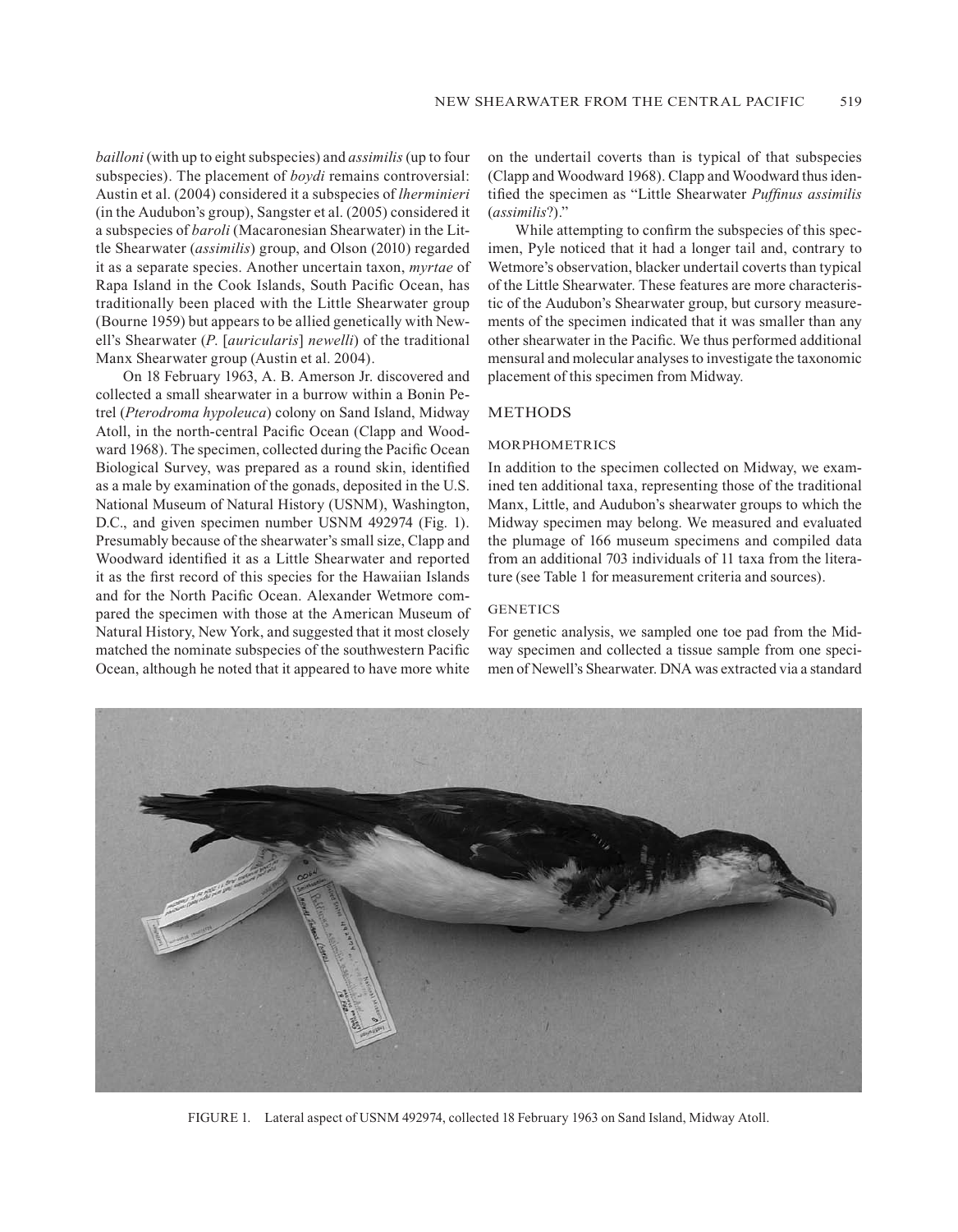| Taxon $(n)$ <sup>b</sup>           | Culmen <sup>c</sup> | Tarsus <sup>d</sup> | Winge              | Tailf           |  |
|------------------------------------|---------------------|---------------------|--------------------|-----------------|--|
| <i>puffinus</i> (64)               | $34.8(31-38)$       | $45.2(43-49)$       | $236(221-243)$     | $73.9(68-79)$   |  |
| newelli (44)                       | $33.2(30-36)$       | $45.7(43 - 48)$     | $237(223 - 250)$   | $84.2(80-89)$   |  |
| <i>auricularis</i> (35)            | $31.2(29-35)$       | $45.0(43-48)$       | $229(220-238)$     | $75.4(65-79)$   |  |
| <i>lherminieri</i> (105)           | $29.5(25-34)$       | $39.7(35 - 44)$     | $206(185-216)$     | $85.2(74-94)$   |  |
| <i>bailloni</i> (114) <sup>g</sup> | $27.6(23-30)$       | $38.5(35-41)$       | $200(188-212)$     | $79.8(73 - 84)$ |  |
| bannermani (9)                     | $29.5(28-31)$       | $41.3(40-42)$       | $212.6(206 - 219)$ | $77.5(74 - 81)$ |  |
| subalaris (100)                    | $27.9(24-30)$       | $36.6(33-38)$       | $195(187-205)$     | $73.0(66 - 77)$ |  |
| <i>assimilis</i> (296)             | $25.5(22-29)$       | $37.7(35-43)$       | $187(175-197)$     | $67.1(61-73)$   |  |
| mvrtae(1)                          | 25                  | 40                  | 196                | 81              |  |
| baroli (60)                        | $25.4(23-28)$       | $36.7(35-39)$       | $180(171-189)$     | $72.1(63-82)$   |  |
| bovdi (40)                         | $26.1(23-29)$       | $37.3(35-39)$       | $187(178-193)$     | $77.0(71-84)$   |  |
| Midway specimen (1)                | 25.2                | 34.7                | 174                | 71              |  |

TABLE 1. Measurements of small "black-and-white" shearwaters of the genus *Puffinus<sup>a</sup>*.

a Mean and range of the 95% confidence intervals of each taxon) as reported in the literature (Murphy 1927, Fleming and Serventy 1943, Murphy and Pennoyer 1952, Bourne 1959, King and Gould 1967, Cramp and Simmons 1977, Marchant and Higgins 1990) and from 166 specimens measured by Pyle (see acknowledgments for collections visited).

bSpecies affiliations of many taxa within *Puffinus* uncertain (see text and Table 3).

c Exposed culmen, measured from base of forehead feathering to tip of bill.

dMeasured transversely from the proximal tip of the lateral condyle to the last undivided scute at the distal end of the tibiotarsus.

e Measured from carpal joint to tip of longest primary with wing flattened. Wing-chord values reported in literature were increased by 3%, on the basis of differences between chord and flat measures in a sample of 30 specimens of various of these taxa obtained by Pyle.

<sup>f</sup>Measured from the insertion of the central rectrices to the tip of the longest rectrix.

gIncludes the widespread Pacific taxa *polynesiae* and *dichrous* of traditional *lherminieri* and current *bailloni* groups. The restricted Pacific taxon *gunax* of the traditional *lherminieri* group is substantially larger; other Indian Ocean taxa of this group (*bailloni*, *temptator*, *atrodorsalis*, *colstoni*, *persicus*, and *nicolai*) are similar in size to *polynesiae* and *dichrous* (Murphy 1927).

phenol/chloroform procedure developed for and commonly used with ancient DNA (Fleischer et al. 2000). We amplified the entire mitochondrial cytochrome *b* gene by using an overlapping set of conserved primers developed in Primer 3 (Rozen and Skaletsky 2000) from shearwater and petrel sequences available on GenBank (see Table 2). Samples were not available for the nominate subspecies of Townsend's Shearwater (*P*. [*auricularis*] *auricularis*) of the traditional *puffinus* group or of *bannermani* or *gunax* of (or closer to) the traditional *lhermnieri* group (see Austin et al. 2004). We also amplified the previously published primer sets cytb1, cytb2, and cytbWR (Dumbacher et al. 2003), and these yielded identical sequences in the regions of overlap. Polymerase chain reaction and sequencing followed Welch et al. (2011), except that DNA was extracted and PCR was set up in a separate laboratory for ancient DNA, with strict protocols as well as extraction and negative controls to minimize and detect contamination. Additionally, we downloaded one representative sequence (>700 bp in length) from the Gen-Bank database for all species of shearwaters available, as well as for the closely related genera *Procellaria*, *Bulweria*, and *Fulmarus*, which we used to root the tree (see Table 3). When multiple sequences were available for a taxon, we selected the

longest, except in cases where subspecific status was unclear. Sequences were aligned and visually inspected in Sequencher version 4.9 (Gene Codes Corporation).

Prior to constructing the phylogenetic trees, we translated the sequences in DAMBE version 5.1.2 (Xia and Xie 2002) and examined the dataset for indications of sequences of nuclear rather than mitochondrial origin (Sorenson and Quinn 1998). We evaluated the best-fit model of nucleotide substitution in jModelTest version 0.1.1 (Posada 2008) and, using the Akaike information criterion, selected the "general time reversible" model with rate variation modeled by a gamma distribution with four discrete rate categories ( $GTR + \Gamma$ ). Trees were constructed under three separate optimality criteria: maximum parsimony, maximum likelihood, and Bayesian inference.

We ran maximum-parsimony analyses in PAUP<sup>\*</sup> (Swofford 2002) by using a heuristic search with 100 replicates of random taxon addition sequences and the treebisection-reconnection (TBR) branch-swapping algorithm. A plot created in DAMBE (Xia and Xie 2002), of observed pair-wise transition and transversion substitutions against GTR-corrected distances, revealed a primarily linear relationship; therefore, for further analyses all sites and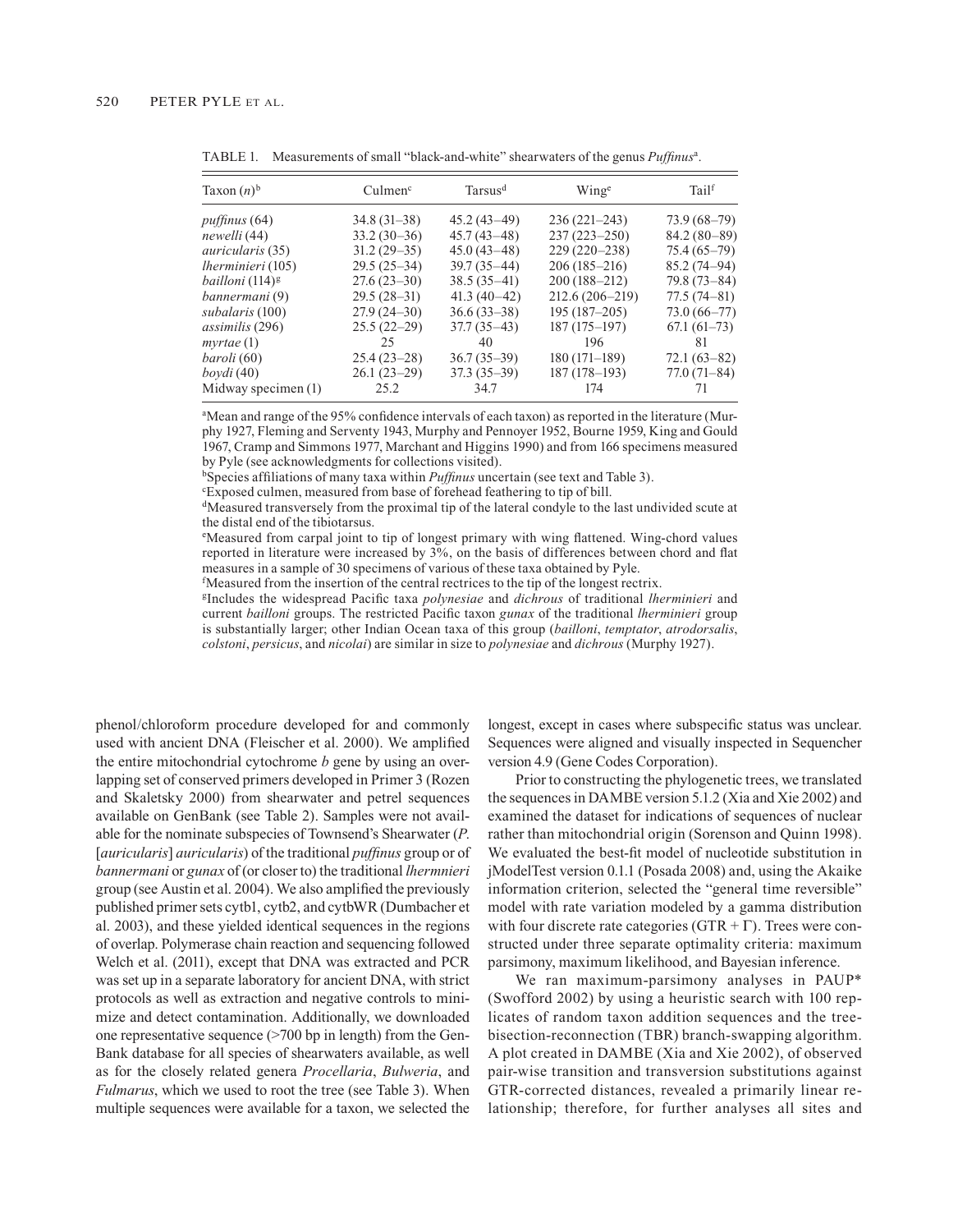Table 2. Conserved primer sequences developed for amplification of the mitochondrial cytochrome *b* gene in the family Procellariidae.

| Primer     | Sequence $(5'$ to $3')$   |  |  |  |
|------------|---------------------------|--|--|--|
| aCytbPro1F | CATCCTATCA ACAYACAGACCA A |  |  |  |
| aCytbPro1R | CCGGTTAGRATYTGRGTTA       |  |  |  |
| aCytbPro2F | TCAAACATCTCYGCYTGATG      |  |  |  |
| aCytbPro2R | GAGGCTCCGTTTGCRTGT        |  |  |  |
| aCytbPro3F | CACACATGCCGA A AYGTACA    |  |  |  |
| aCytbPro3R | GCAGTTGCTATR AGRGTR AG    |  |  |  |
| aCytbPro4F | CAAAGAAACCTGAAAYACAGG     |  |  |  |
| aCytbPro4R | CCCCCTCAGGCYCATTCTAC      |  |  |  |
| aCytbPro5F | CAGCCATCCCYTAYATYG        |  |  |  |
| aCytbPro5R | AATGGGATTTTRTCRCAGTTTG    |  |  |  |
| aCytbPro6F | CACGAATCAGGYTCAAAYAA      |  |  |  |
| aCytbPro6R | TGGTTTGATATGRGGDGGDG      |  |  |  |
| aCytbPro7F | CCTACTAGGAGAYCCAGAAAAYTT  |  |  |  |
| aCytbPro7R | GTTCGTTGTTTRGCYTTRTG      |  |  |  |
| aCytbPro8F | AGCCCTAGCTGCHTCMGTA       |  |  |  |
| aCytbPro8R | GTTGGCCGATGATGATRAAT      |  |  |  |
| aCytbPro9F | TGAGTAGGCAGYCARCCAGT      |  |  |  |
| aCytbPro9R | TTTGGTTTACAAGACCAATGTTTT  |  |  |  |

Table 3. GTR-corrected genetic distances between the Midway specimen, small black-and-white shearwaters of the genus *Puffinus* (listed without species affiliation because of uncertain relationships; see text) and other shearwater and petrel taxa included in this study. Accession numbers for sequences retrieved from the GenBank database are given in parentheses.

| Taxon                            | Genetic<br>distance $(\% )$ | Source                  |  |  |
|----------------------------------|-----------------------------|-------------------------|--|--|
| myrtae (AY219939)                | 3.82                        | Austin et al. (2004)    |  |  |
| opisthomelas<br>(AF076087)       | 4.18                        | Nunn and Stanley (1998) |  |  |
| newelli (HQ589356)               | 4.19                        | This study              |  |  |
| temptator (AY219980)             | 4.21                        | Austin et al. (2004)    |  |  |
| atrodorsalis<br>(AY219965)       | 4.22                        | Austin et al. (2004)    |  |  |
| bailloni (AY219964)              | 4.22                        | Austin et al. (2004)    |  |  |
| puffinus (U74355)                | 4.30                        | Nunn and Stanley (1998) |  |  |
| dichrous (AY219954)              | 4.37                        | Austin et al. (2004)    |  |  |
| yelkouan (AY219973)              | 4.48                        | Austin et al. (2004)    |  |  |
| polynesiae<br>(AY219955)         | 4.50                        | Austin et al. (2004)    |  |  |
| <i>lherminieri</i><br>(AF076085) | 4.76                        | Nunn and Stanley (1998) |  |  |
| lovemilleri<br>(AY219946)        | 4.78                        | Austin et al. (2004)    |  |  |
| baroli (AY219936)                | 4.78                        | Austin et al. (2004)    |  |  |
| colstoni (AY219962)              | 4.79                        | Austin et al. (2004)    |  |  |
| mauretanicus                     | 4.91                        | Genovart et al. (2007)  |  |  |
| (DQ230316)                       |                             |                         |  |  |
| nicolae (AY219960)               | 4.91                        | Austin et al. (2004)    |  |  |
| persicus (AY219967)              | 4.93                        | Austin et al. (2004)    |  |  |
| boydi (AY219937)                 | 5.18                        | Austin et al. (2004)    |  |  |

(*continued*)

| Taxon                                    | Genetic<br>distance $(\% )$ | Source                     |  |  |  |
|------------------------------------------|-----------------------------|----------------------------|--|--|--|
| haurakiensis<br>(AY219931)               | 5.36                        | Austin et al. (2004)       |  |  |  |
| elegans (AY219933)                       | 5.36                        | Austin et al. (2004)       |  |  |  |
| tunneyi (AY219926)                       | 5.78                        | Austin et al. (2004)       |  |  |  |
| assimilis (AY219925)                     | 5.95                        | Austin et al. (2004)       |  |  |  |
| huttoni (AF076084)                       | 6.14                        | Nunn and Stanley (1998)    |  |  |  |
| gavia (AY219977)                         | 6.19                        | Austin et al. (2004)       |  |  |  |
| subalaris (AY219970)                     | 8.00                        | Austin et al. (2004)       |  |  |  |
| Puffinus nativitatis<br>(AF076086)       | 8.82                        | Nunn and Stanley (1998)    |  |  |  |
| Puffinus pacificus<br>(AF076088)         | 9.58                        | Nunn and Stanley (1998)    |  |  |  |
| Calonectris diomedea<br>(AY139626)       | 9.81                        | Garcia-Moreno et al (2003) |  |  |  |
| Puffinus creatopus<br>(AF076083)         | 9.88                        | Nunn and Stanley (1998)    |  |  |  |
| Puffinus gravis<br>(U74354)              | 9.89                        | Nunn and Stanley (1998)    |  |  |  |
| Puffinus bulleri<br>(AF076081)           | 10.06                       | Nunn and Stanley (1998)    |  |  |  |
| Puffinus tenuirostris<br>(U74352)        | 10.09                       | Nunn and Stanley (1998)    |  |  |  |
| Puffinus carneipes<br>(AF076082)         | 10.10                       | Nunn and Stanley (1998)    |  |  |  |
| Calonectris leuco-<br>melas (AF076045)   | 10.23                       | Nunn and Stanley (1998)    |  |  |  |
| Puffinus griseus<br>(U74353)             | 11.24                       | Nunn and Stanley (1998)    |  |  |  |
| Procellaria cinerea<br>(AP009191)        | 12.15                       | Watanabe et al. (2006)     |  |  |  |
| Procellaria aequinoc-<br>tialis (U74350) | 12.26                       | Nunn and Stanley (1998)    |  |  |  |
| Procellaria westlan-<br>dica (AF076078)  | 12.27                       | Nunn and Stanley (1998)    |  |  |  |
| Bulweria bulwerii<br>(U74351)            | 12.49                       | Nunn and Stanley (1998)    |  |  |  |
| Procellaria parkinsoni<br>(AF076077)     | 12.51                       | Nunn and Stanley (1998)    |  |  |  |
| Fulmarus glacialis<br>(U74348)           | 12.72                       | Nunn and Stanley (1998)    |  |  |  |

substitutions were weighted equally. Branch support was assessed through 1000 nonparametric bootstrap replicates. We ran maximum-likelihood analyses in Garli 0.96 (Zwickl 2006), using the GTR +  $\Gamma$  substitution model. To evaluate branch support, we ran 1000 nonparametric bootstrap replicates with a single replicate per tree search. Bootstrap consensus trees were created in PAUP\*. We ran Bayesian-inference analyses in MrBayes 3.1.2 (Ronquist and Huelsenbeck 2003, Altekar et al. 2004), also using the  $GTR + \Gamma$  substitution model. Following the default heating scheme, we made a total of four independent runs for 10 million generations each with one cold and three heated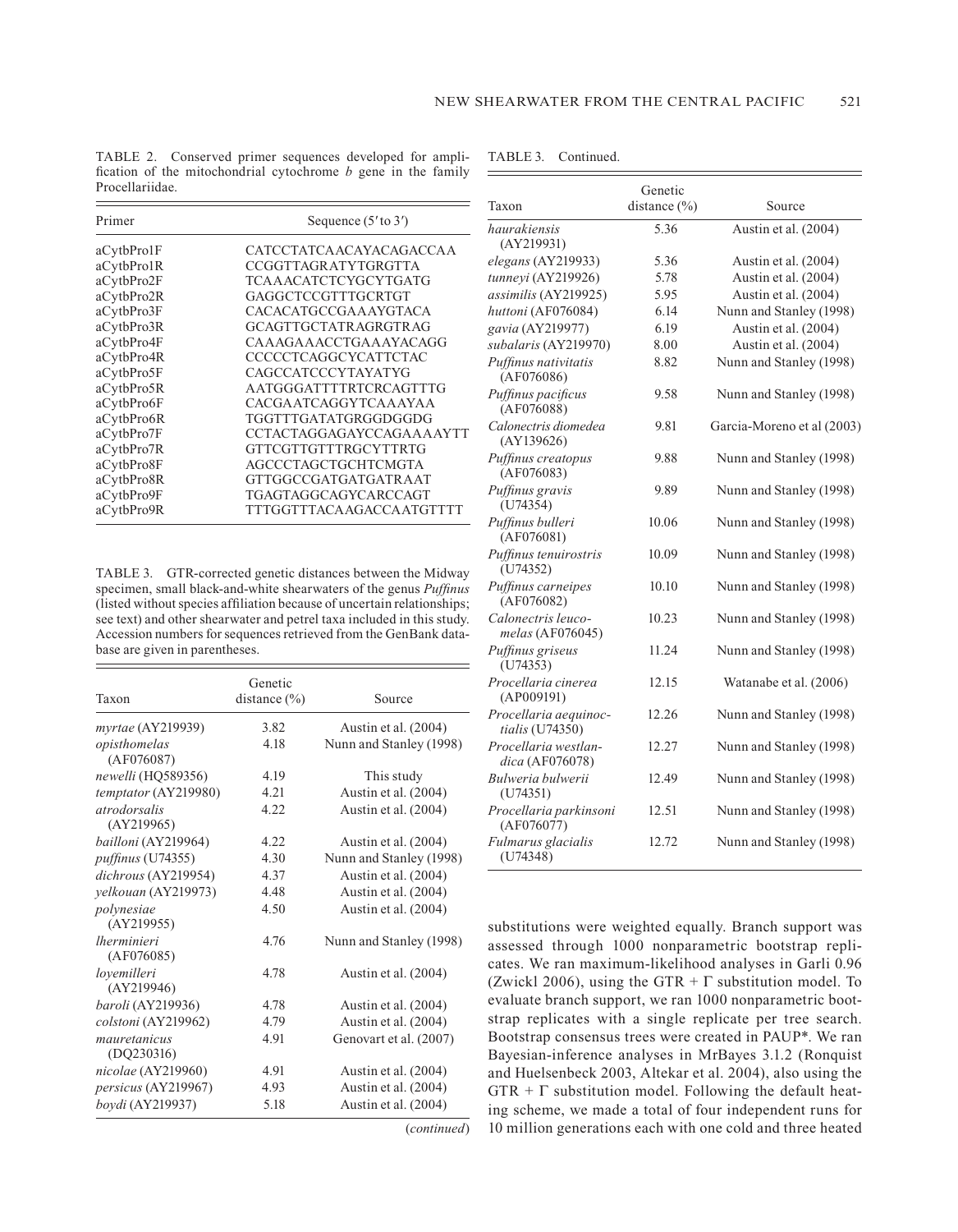chains. Output was recorded every 1000 generations, with the first 10% discarded as burn-in. We assessed stationarity through plots of –ln*L* against generation in Tracer 1.4.1 (Drummond and Rambaut 2007) as well as examination of the effective sample sizes, which were >7000 for all parameters. We assessed convergence through comparison of multiple independent runs and, finally, calculated pair-wise GTR-corrected sequence divergence in PAUP\*.

### RESULTS

#### Morphometrics and appearance

Measurements of the Midway specimen reveal that it is considerably smaller than all taxa of the Manx and Audubon's shearwater groups and that it does not accord well with any member of the Little Shearwater group (Table 1). It most closely matches *boydi* of the Atlantic Ocean, but three out of four of its measures fall below the 95% confidence intervals calculated from a sample of 40 specimens of *boydi* (Table 1). In small shearwaters, males average larger than females (Murphy 1927, Fleming and Serventy 1943), so it is likely that females of the Midway taxon are smaller than the single male available. Ten males of *boydi* (Yale Peabody Museum specimens on loan to USNM) measured by Pyle have a range in exposed culmen of 24.9–29.0 mm (vs. 25.2 in the Midway specimen), in tarsus of 35.6–37.7 (vs. 34.7), in wing length of 178–190 (vs. 174), and in tail length of 74–79 (vs. 71).

In plumage the Midway specimen is typical of the genus *Puffinus*, having slaty black upperparts and largely white underparts with dark feathering extending ventrally to the sides of breast and lower flanks (Fig. 1). The undertail coverts (Fig. 2) and inner webs of the primaries (Fig. 3) are largely blackish, more typical of the Audubon's Shearwater group, whereas the lores, auriculars, and superciliary region are white (Fig. 1), more typical of the Little Shearwater group. According to the specimen label, the legs were blue, typical of the Little Shearwater group. The secondaries and body feathers are worn to various degrees, consistent with the plumage of an adult (at least 2 years old) that had undergone a previous molt (Pyle 2008).

# **GENETICS**

We obtained 1020 bp of mitochondrial cytochrome *b* sequence from the Midway specimen and the entire cyt *b* gene (1143 bp) from *newelli*. Sequences have been deposited in the GenBank database (accession numbers HQ589355 and HQ589356, respectively). All phylogenetic analyses included 36 taxa of shearwaters and 6 of petrels in the outgroup, with an average sequence length of 1047 bp and a total of 362 polymorphic sites. Of these, 18% occurred in the first codon position, 3% in the second position, and 79% in the third position. Ninety-three percent of the polymorphisms consisted of transitions, and 91% of the substitutions represented synonymous



FIGURE 2. Ventral region of USNM 492974, collected 18 February 1963 on Sand Island, Midway Atoll, showing longer tail and dark undertail coverts typical of the *Puffinus lherminieri* group.

changes. We detected no insertions, deletions, or stop codons. A comparison of the cytochrome *b* sequences of the Midway specimen and *P. newelli* with the complete sequence of *P. opisthomelas* revealed a similar pattern: 80% of substitutions occurred in the third codon position, 91% represented transitions, and 91% resulted in synonymous changes. Additionally, independent amplifications with different sets of primers resulted in identical sequences, consistent with a mitochondrial origin for the cytochrome *b* sequences.

Maximum parsimony, maximum likelihood, and Bayesian inference all produced congruent topologies. Maximum parsimony yielded 16 equally parsimonious trees of 1024 steps on the basis of 276 parsimony-informative sites (Rohlf's consistency index  $= 0.596$ ). All maximum-likelihood treesearch replicates, and all four Bayesian-inference replicates, produced the same topology, which was also found by means of maximum parsimony. Bootstrap support for the maximumparsimony and maximum-likelihood topologies was similar, although Bayesian posterior probabilities were somewhat higher for some branches (Fig. 4). The topology obtained matched that of Austin et al. (2004).

The Midway specimen was distinct from both a strongly supported clade containing the *P. lherminieri* and *P. assimilis* groups and a strongly supported clade containing *newelli* and *myrtae* (Fig. 4). The branch joining these clades with the Midway specimen and the Black-vented Shearwater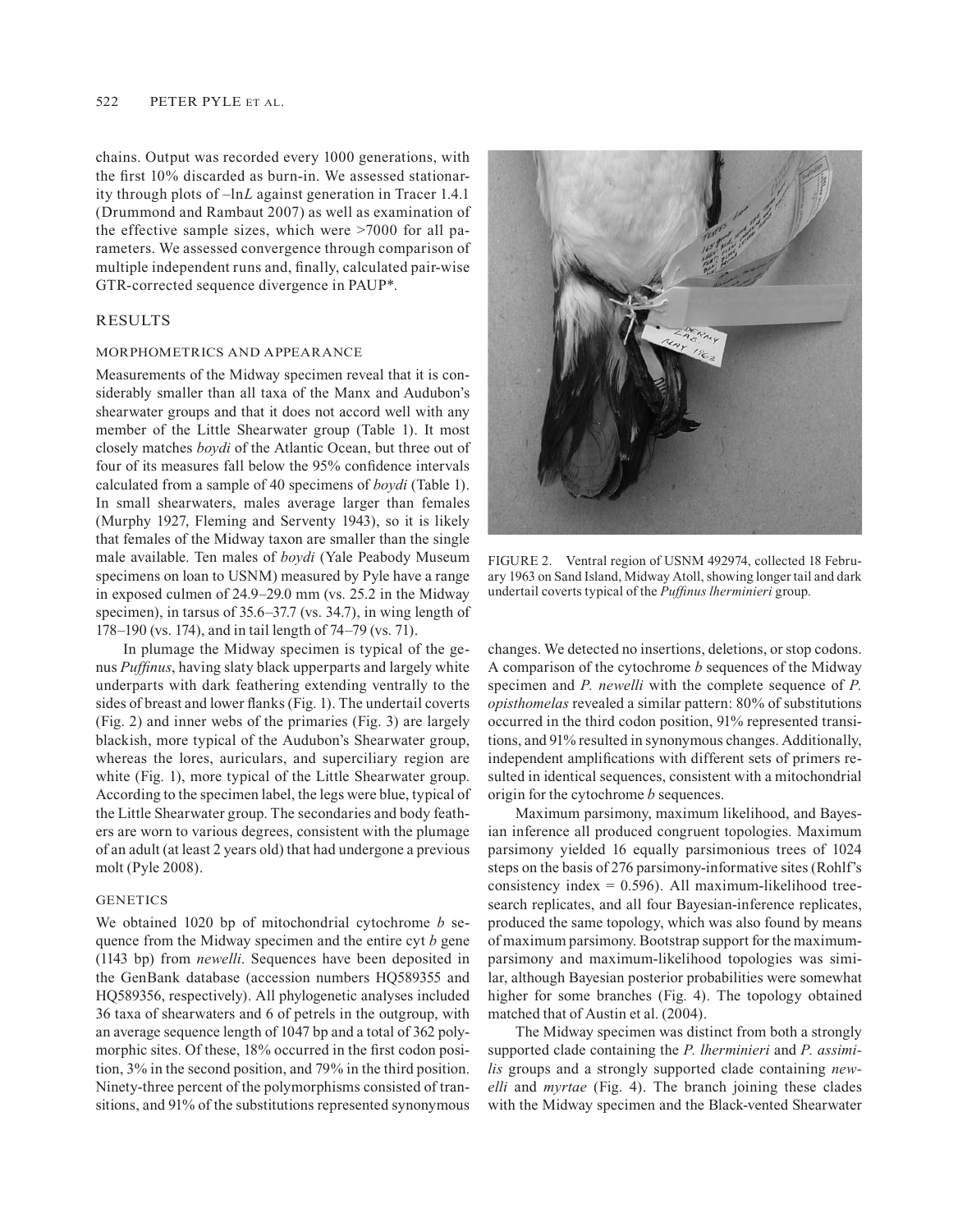

FIGURE 3. Underside of outer primary of USNM 492974, collected 18 February 1963 on Sand Island, Midway Atoll, showing darker inner web typical of the *Puffinus lherminieri* group.

(*P*. *opisthomelas* of the traditional *puffinus* group) received strong support from the Bayesian analysis, but the order of branching within clades remained unresolved. Additional taxa of the *P. lherminieri* and *P. assimilis* groups were basal. Pair-wise GTR-corrected sequence divergence indicates that the Midway specimen is distinct from all other taxa included in this study (Tables 3, 4). The shortest distance is that between the Midway specimen and *myrtae*, with a sequence divergence of 3.8% (Table 4). Pair-wise comparisons with all other taxa yielded divergences of 4.2% or greater, with divergence between the Midway specimen and *baroli* and *boydi* being 4.8% and 5.2%, respectively. Genetic distances between the Midway specimen and other small shearwaters (3.8–5.9%) are similar to or greater than distances between most other taxa of small shearwaters examined (0.4–4.8%, Table 4).

### DISCUSSION

Despite the Midway specimen's originally being identified as a Little Shearwater (*P. assimilis*) by Clapp and Woodward (1968), its morphological features, such as its longer tail, dark undertail coverts, and dark undersides of the primaries make it unlikely to represent this subantarctic clade (cf. Olson 2010). On the other hand, its bluish legs and small measurements are uncharacteristic of the Audubon's Shearwater (*P*. *lherminieri*) group and all other taxa of small black-and-white shearwaters. The specimen is most similar to North Atlantic *boydi* in appearance and biometrics; however, lengths of both its tarsus and wing are below the 95% confidence interval for *boydi* (both sexes), whereas culmen length is closer to the mean and tail length is at the lower limit. When the comparison is limited to males of *boydi*, measurements of the Midway specimen are smaller to an even greater degree. The specimen is of an adult according to feather-wear patterns, so the small measurements cannot be attributed to immaturity.

Only one specimen of the poorly known *myrtae* has been preserved (Bourne 1959), precluding comparison of the Midway bird with a range of measurements; however, given ranges found within the other taxa, the tarsus, wing, and tail of the Midway specimen are too short for *myrtae*, especially as the single specimen of *myrtae* is a female and the Midway specimen is a male. According to Bourne (1959), furthermore, *myrtae* has white undertail coverts and inner webs to the primaries, as well as white edging to upperpart feathers, unlike the Midway specimen.

The Midway specimen is also distinct genetically. The taxa *baroli*, *boydi*, and *assimilis* all fall within different, strongly supported clades, with sequence divergence between these and the Midway specimen being 4.8% or greater. The shortest pair-wise divergence (3.8%) is with *myrtae*, but this distance is still relatively large in comparison to those between similar species-level taxa. Additionally, with strong support, all three phylogenetic tree-construction methods group *myrtae* with *newelli* instead of with the Midway specimen. While the exact order of branching of some clades in the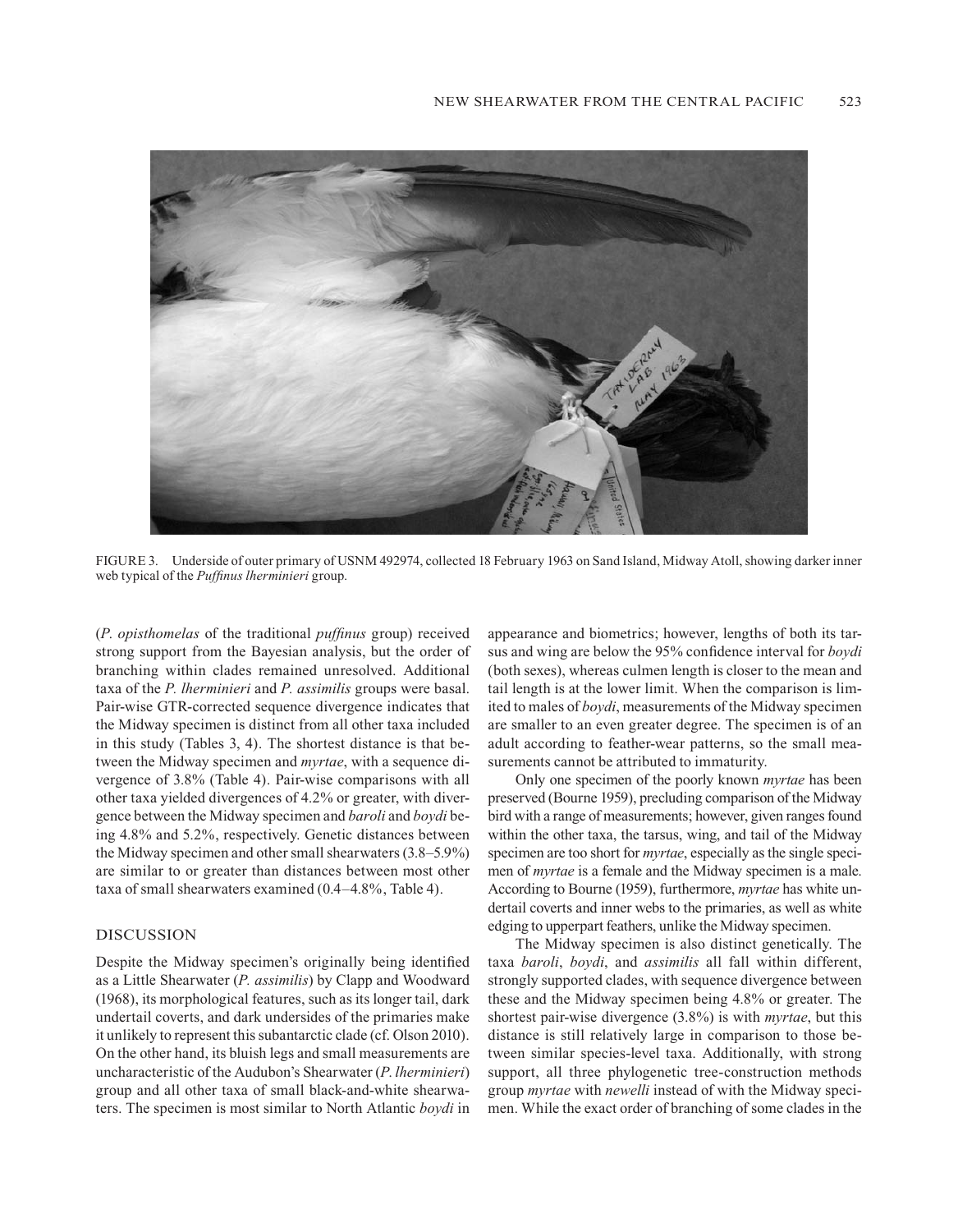

FIGURE 4. Bayesian 50% majority rule consensus tree for cytochrome *b* gene sequences from 36 shearwater taxa and 6 outgroups. Maximum likelihood and maximum parsimony analyses yielded the same topology as well. Letters in parentheses after taxon names indicate whether that taxon has previously been considered to belong to the traditional *puffinus* (P), *assimilis* (A), and/or *lherminieri* (L) groups. Support is indicated along branches and in the legend above: BS, bootstrap support for maximum parismony and maximum likelihood; PP, posterior probability for Bayesian inference. See Table 3 for GenBank accession numbers.

tree is unresolved, it is clear that the Midway specimen does not group with any of the shearwater taxa examined.

Species-level sequence divergence between other shearwaters we examined ranges from 0.7% (e.g., between *Calonectris diomedea* and *C. leucomelas*) to about 12% (e.g., between *C. leucomelas* and *P. nativitatis*). In addition, distances between other species of small black-and-white shearwaters typically fell between 2.3 and 3.7% (Austin et al. 2004, Table 4); for example, *puffinus* and nominate *assimilis* (3.3%), *puffinus* and *boydi* (3.5%), *puffinus* and *opisthomelas* (2.9%), nominate *assimilis* and *lherminieri* (2.6%), and *opisthomelas* and *newelli* (2.3%). Therefore, a genetic distance of greater than 3.8% from all other taxa investigated indicates that the Midway specimen has diverged to an extent comparable to or greater than other clearly recognizable shearwater species, and indeed to those among other procellariiform species in general (Austin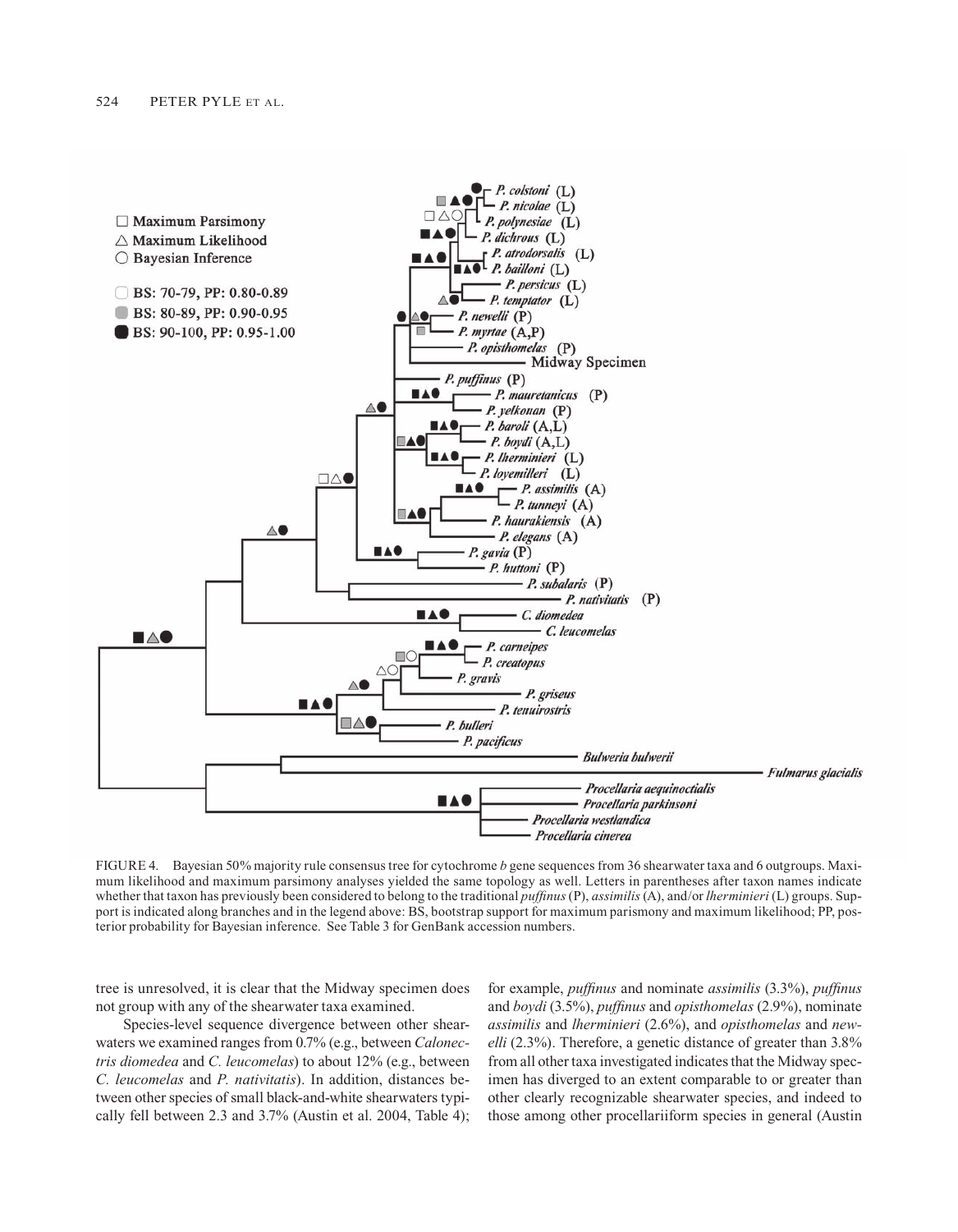| Taxon                    | Midway<br>specimen | puffinus | newelli | opisthomelas | myrtae | assimilis | bovdi | baroli | <i>lherminieri</i> | polynesiae |
|--------------------------|--------------------|----------|---------|--------------|--------|-----------|-------|--------|--------------------|------------|
| <i>puffinus</i> (P)      | 4.3                |          |         |              |        |           |       |        |                    |            |
| newelli(P)               | 4.2                | 3.0      |         |              |        |           |       |        |                    |            |
| opisthomelas(P)          | 4.2                | 2.9      | 2.3     |              |        |           |       |        |                    |            |
| myrtae(A, P)             | 3.8                | 2.8      | 1.2     | 2.6          |        |           |       |        |                    |            |
| $assimilis (A)$          | 5.9                | 3.9      | 4.8     | 4.8          | 4.2    |           |       |        |                    |            |
| bovdi(A, L)              | 5.2                | 3.5      | 3.7     | 3.5          | 3.6    | 4.7       |       |        |                    |            |
| baroli(A, L)             | 4.8                | 3.6      | 3.8     | 3.5          | 3.6    | 4.7       | 1.1   |        |                    |            |
| <i>lherminieri</i> $(L)$ | 4.8                | 3.6      | 3.7     | 4.3          | 2.9    | 5.0       | 2.7   | 2.5    |                    |            |
| polynesiae(L)            | 4.5                | 3.2      | 2.5     | 2.7          | 2.4    | 4.9       | 4.0   | 4.0    | 3.3                |            |
| dichrous (L)             | 4.4                | 3.2      | 2.5     | 2.9          | 2.4    | 4.9       | 4.0   | 4.0    | 3.5                | 0.4        |

Table 4. Genetic distances (%) between the Midway specimen and selected closely related taxa of the traditional *puffinus* (P), *assimilis* (A), and *lherminieri* (L) groups of small black-and-white shearwaters, including those found in the Pacific Ocean. See Tables 2 and 3, Figure 4, and text for additional information on other taxa.

et al. 2004, Zino et al. 2008, Techow et al. 2009). Under the assumption of a substitution rate of 1.89% per million years for the Procellariiformes (Weir and Schluter 2008), it appears that the Midway taxon may have been separate from all other taxa included in this study for more than 2 million years.

Overall, knowledge of procellariid taxonomy is poor, stemming from insufficient material in museum collections, remote and unknown breeding localities, and frequent similarity in both size and plumage of distinct species. However, despite this poor knowledge of seabirds in general, genetic analyses have identified cryptic species among them (Hailer et al. 2010, Welch et al. 2011, Zino et al. 2008). Although a multigene dataset for the small species of *Puffinus* is unavailable for comparison with the Midway specimen, it has been argued that mitochondrial DNA often provides the earliest indication of divergence (Zink and Barrowclough 2008). Therefore, despite evidence from only a single specimen, it is likely that the Midway shearwater represents a genetically distinct lineage, and, given the lack of any closely related or morphologically similar taxa, we propose a new species based on the specimen:

# *Puffinus bryani*, **new species** Bryan's Shearwater (Tables 1–4, Figs. 1–3)

This published work, and the new species proposed here, have been registered in ZooBank, the proposed nomenclatural registry for zoology. Both the work and the nomenclatural act have been assigned ZooBank Life Science Identifiers (LSIDs), which can be associated with the registration information through any standard web browser by appending the LSID to the prefix http://zoobank.org/. The ZooBank LSID for the new species is urn:lsid:zoobank.org:pub:1233D7B7-0727-4540- 99B3-67910BF7F1A8; urn:lsid:zoobank.org:act:BAF7217E-A360-42D5-941C-660F91FC94DA, and the LSID for this published work is urn:lsid:zoobank.org:pub:1233D7B7-0727- 4540-99B3-67910BF7F1A8.

*Holotype*. USNM 492974, male (testes 4 mm), from Sand Island, Midway Atoll, north-central Pacific Ocean (28° 05*'* 30*"*N, 177° 04*'* 33*"* W), collected by A. B. Amerson on 18 February 1963 (Figs. 1–3).

*Paratypes*. None available at this time.

*Diagnosis*. A shearwater typical of genus *Puffinus* in structure, size, plumage, and genetic relationships. In appearance, distinguishable from other members of the genus by the combination of small size, proportionally long tail, dark undertail coverts and under surfaces of the primaries, and bluish legs.

*Description* (Figs. 1–3). See Table 1 for lengths of exposed culmen, tarsus, wing, and tail. Additional measurements taken by Pyle: bill depth at base 7.9 mm, bill depth just distal to nostrils 6.5 mm, central claw chord (insertion point on dorsal side to tip) 8.1 mm.

Upperpart feathering uniformly slaty black, exposed feathers (including tertials and older body feathers) bleaching to brown; underparts white except for ventral extensions of slateblack coloration to sides of breast and lower flanks; undertail coverts largely blackish with 3- to 5-mm white tips on shorter lateral feathers; lores, auriculars, and superciliary region white, the demarcation with dark crown along anterior portion of eye. Undersides of outer primaries dark. From specimen label: "legs: blue, outer edge of tarsus black. feet: flesh underside web. bill: black, lateral plates blue-gray. iris: brown."

*Distribution*. Breeding and nonbreeding distribution unknown; see Remarks, below.

*Etymology*. We name this species in honor of Edwin Horace Bryan, Jr., participant in the Whitney South Seas Expedition 1920–1923 and the Tanager Expedition to the Northwestern Hawaiian Islands 1923–1924; Curator of Collections at the Bishop Museum, Honolulu, 1919–1968; author of many publications on Hawaiian insects and birds, 1926–1958.

*Similar species*. Differs from all taxa of the traditional *puffinus* group (including the Pacific *opisthomelas*, *auricularis*, and *newelli*) by much smaller size and bluish leg color. From all subantarctic taxa of the *assimilis* group and *myrtae*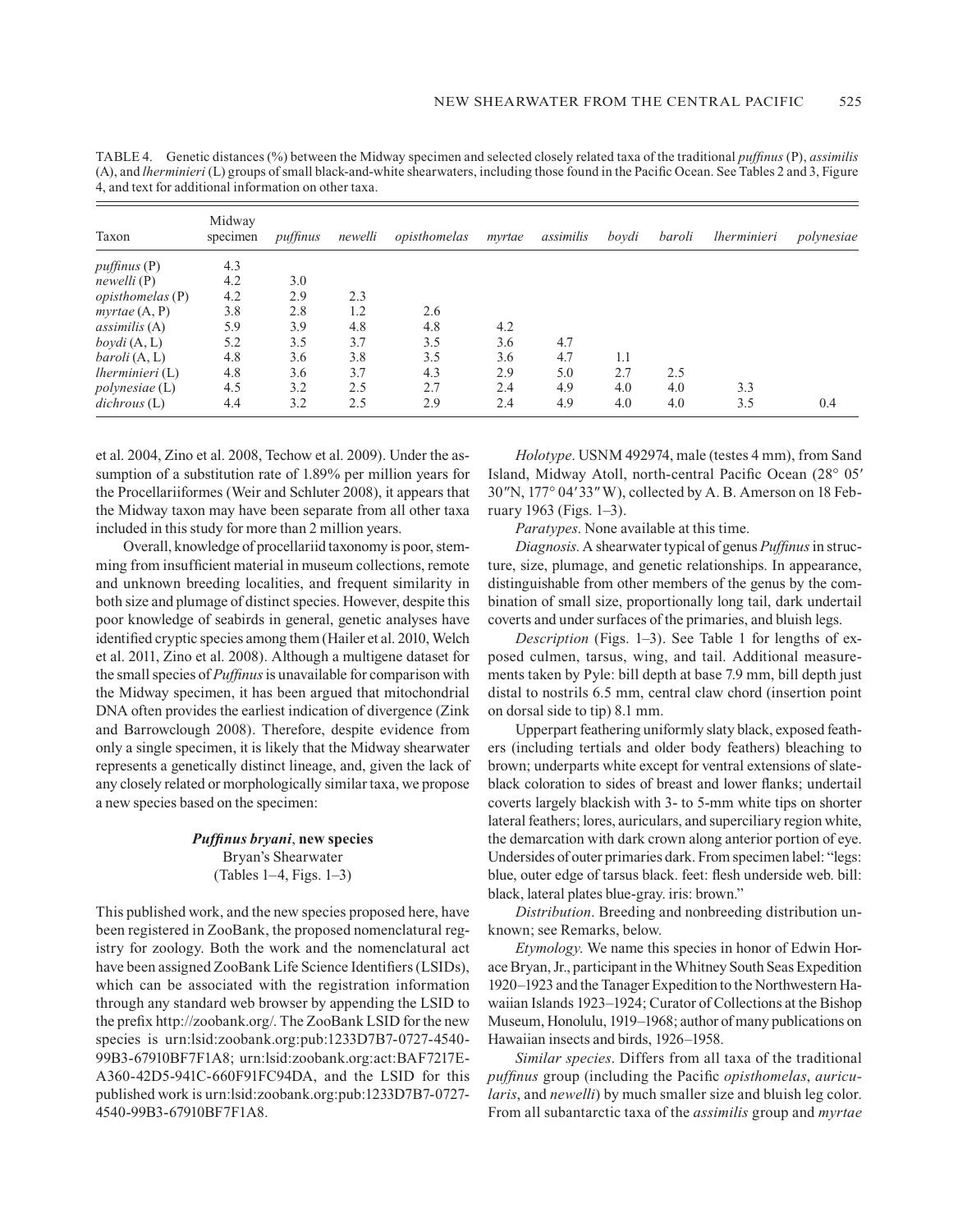by shorter tarsus and wing, especially for a male, proportionally longer tail, and darker undertail coverts and undersides of the primaries. From all Pacific taxa of the traditional *lherminieri* group (including *subalaris*, *polynesiae*, *dichrous, gunax*, and *bannermani*) by much smaller size and bluish leg color. From Atlantic *baroli* by shorter tarsus, darker undertail coverts, and dark undersides of the primaries. Closest in measurements and appearance to Atlantic *boydi* but tarsus, wing, and tail shorter, especially for a male.

Genetically, *bryani* is not close to *boydi*, diverging in the sequence of cytochrome *b* 5.2% from it and to a similar degree from all members of the traditional *assimilis* group (except *myrtae*). Sequence divergence of  $\geq$ 4.2% from all members of traditional *lherminieri* group and ≥3.8% from the *puffinus* group (now including *myrtae*). These divergence values are greater than those for most other small black-and-white species of *Puffinus*.

*Remarks*. Given the current complexity and uncertainty of the taxonomy of the small black-and-white shearwaters (Austin et al. 2004, Olson 2010), it is possible that *bryani* could represent a subspecies; however, with which species it could be included is unclear. It is doubtful that Bryan's Shearwater breeds regularly in the Northwestern Hawaiian Islands, given the thorough investigation of breeding seabirds on these islands during the Pacific Ocean Biological Survey (Clapp and Woodward 1968, Amerson 1971, Woodward 1972). The collected individual most likely was scouting the island from a breeding locality elsewhere in the Pacific. It is possible that Bryan's Shearwater breeds at similar latitudes to Midway in the northwestern Pacific Ocean, as do the Bonin Petrel and Tristram's Storm-Petrel (*Oceanodroma tristrami*), species that also breed in the Northwestern Hawaiian Islands. The only other small shearwater known to breed in the northwestern Pacific is the little-known *bannermani* of the Bonin Islands, which is much larger than Bryan's Shearwater (Table 1). Other Procellariiformes found in or flying over seabird colonies in the Northwestern Hawaiian Islands (see Pyle and Pyle 2009 for summaries) have included Jouanin's Petrel (*Bulweria fallax*) of the Indian Ocean (Clapp 1971, Seto et al. 1996), the Kermadec Petrel (*Pterodroma neglecta*) of the southern Pacific Ocean (Woodward 1972, Clapp 1974), Murphy's Petrel (*Pterodorma ultima*) of the south-central Pacific Ocean (Clapp and Woodward 1968, Clapp 1974), the Herald Petrel (*Pterodroma* [*arminjoniana*] *heraldica*) of the southwestern and south-central Pacific Ocean (Amerson 1971, Clapp 1974), and the Streaked Shearwater (*Calonectris leucomelas*) of the far western Pacific Ocean (Marks 1990). The diverse origins of species prospecting to the Northwestern Hawaiian Islands suggests that Bryan's Shearwater may breed anywhere in the Pacific or Indian oceans, perhaps even farther afield.

The phenotypic similarity of *bryani* to *boydi* suggests that *bryani* may occur in subtropical to temperate waters

similar to those around the Cape Verde Islands and Bermuda (at 14–32° N) where *boydi* breeds or has bred. Like *boydi*, *bryani* may disperse primarily to subtropical and tropical waters when not breeding, or it may occur along hydrographic fronts in a range of ocean temperatures (Olson 2010). Its smaller size than that of *boydi*, however, also suggests an association with colder water, like that of the subantarctic Little Shearwaters and North Atlantic *baroli*.

Given the lack of previous discovery, Bryan's Shearwater is undoubtedly uncommon to rare; we propose that it should be considered for lists of threatened or endangered species. A similar shearwater, likely of this species, was observed in a burrow at Midway Atoll during the winter of 1991–1992 (Pyle and Pyle 2009), suggesting the species' survival into at least the 1990s. We hope that ornithologists working in seabird colonies and at sea throughout the Pacific Ocean will discover additional Bryan's Shearwaters, revealing its breeding habits and conservation requirements.

#### ACKNOWLEDGMENTS

We are indebted to Storrs Olson and Steve N. G. Howell for assistance studying the specimen at USNM and for discussion of small shearwaters. We are grateful to Gary Graves and James Dean for permission to sample the novel specimen and measure specimens at USNM and to Nick Holmes for providing the tissue of *P. newelli*. We thank Maureen Flannery at the California Academy of Sciences, Carla Cicero at the Museum of Vertebrate Zoology, and Carla Kishinami of the Bishop Museum for assistance measuring specimens, and members of the Center for Conservation and Evolutionary Genetics at the National Zoological Park, Smithsonian Institution, especially Nancy Rotzel and Carl McIntosh, for logistic support. National Science Foundation grant DEB-0745604 to Margaret Ostrom, Robert Fleischer, and Helen James, and the Smithsonian Institution, provided funds for the DNA analyses. We thank Richard Pyle of the Bishop Museum for help in the naming of *P*. *bryani*, and we thank Richard and Leilani Pyle and Anita Manning for background information on Edward Bryan, grandfather of the first author of this paper. Comments from Steve N. G. Howell, Hadoram Shirihai, and four anonymous reviewers helped to improve the manuscript. This is contribution number 402 of The Institute for Bird Populations.

#### LITERATURE CITED

- Altekar, G., S. Dwarkadas, J. P. Huelsenbeck, and F. Ronquist. 2004. Parallel metropolis coupled Markov chain Monte Carlo for Bayesian phylogenetic inference. Bioinformatics 20:407–415.
- American Ornithologists' Union (AOU). 1998. Check-list of North American birds, 7th ed. American Ornithologists' Union, Washington, D.C.
- AMERSON, A. B. JR. 1971. The natural history of French Frigate Shoals, Northwestern Hawaiian Islands. Atoll Research Bulle- $\frac{150 \cdot 1 - 383}{ }$
- Austin, J. J., V. Bretagnolle, and E. Pasquet. 2004. A global molecular phylogeny of the small *Puffinus* shearwaters and implications for systematics of the Little–Audubon's shearwater complex. Auk 121:847–864.
- Bourne, W. R. P. 1959. A new Little Shearwater from the Tubuai Islands: *Puffinus assimils myrtae* subsp. nov. Emu 59:212–214.